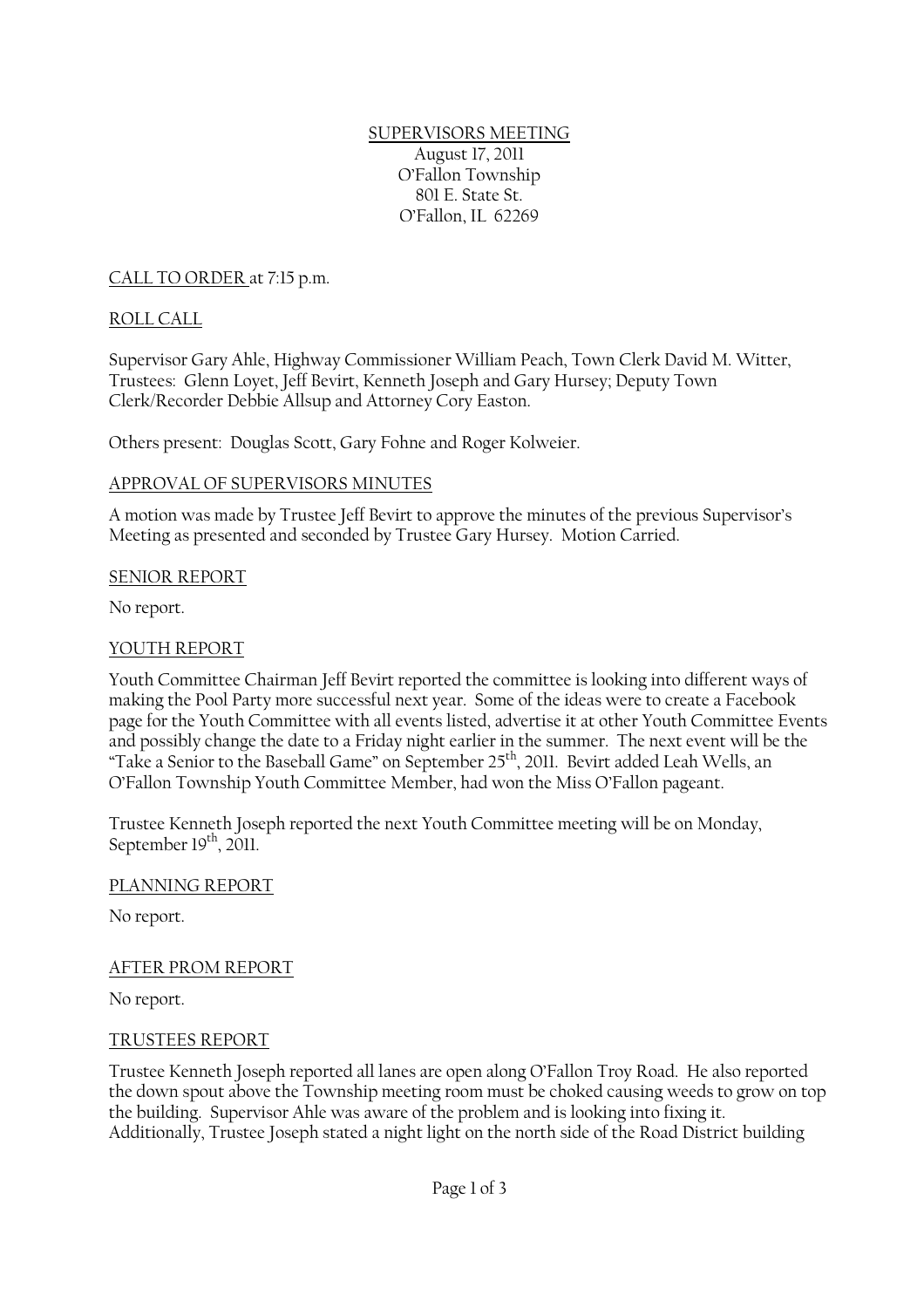has been blocked for some time by tree growth and now the bulb seems to be out. A discussion followed.

# TOWN CLERK REPORT

Town Clerk Dave Witter reported Debbie, Sheri, Susan and himself had met with the web page designer for approximately  $\frac{1}{2}$  (two) hours to discuss the web site. There were a few changes made to make it easier to access and update. An additional page was added for the 2011 minutes.

### SUPERVISORS REPORT

Supervisor Gary Ahle reported he received a flyer from Christian HomeCare Services, Inc. regarding their fundraiser. The event, "All Things Chocolate" will be on Sunday, September 25<sup>th</sup>, 2011 from 12:00 p.m. to 4:00 p.m. at Hidden Lake Winery in Aviston. Tickets are \$20.

St. Clair County Transit District will have an Opening Ceremony for Metro Bike Link Bridge and Trail Extension on Thursday, August 18<sup>th</sup>, 2011 at 10:00 a.m. A brief discussion followed regarding bike paths in O'Fallon.

## UNFINISHED BUSINESS

Supervisor Gary Ahle updated the Board on the overgrown property at 613 East State Street which was reported at a previous meeting. Ahle had contacted Mike Mitchell at the County, who is handling the neglected property. Ahle did notice some people cutting the grass a few days ago.

The Township has complied and completed all requests from St. Clair County regarding the Americans with Disabilities Act of 1990.

Supervisor Ahle stated he has received a bid from Foley Chemical for stripping and waxing all floors in the Township building. The supplies needed for the project would be \$695.47 and for them to do the work would cost \$2,490. It was the consensus of the Board to purchase the supplies from Foley Chemical and have the custodian and a helper do the labor. A brief discussion followed.

### NEW BUSINESS

Supervisor Gary Ahle has been in contact with Congressman Jerry Costello regarding an issue on O'Fallon Troy Road which was reported to our office by Trustee Kenneth Joseph. In summary, the Post Office is refusing to deliver the mail to any of the mailboxes located on the north side of the road. Prior to construction, all mailboxes were located on the south side and those residing on the north side were required to cross the road to get to their mail. Due to safety concerns along with approval from the County and IDOT (Illinois Department of Transportation), the contractor placed the mailboxes on the same side as their residence. A discussion followed. The Township plans to monitor the situation.

A guide of Meals and Incidental Expenses (M&IE) breakdown by the U.S. General Services Administration (GSA) was presented to the Board. Currently all officials and employees submit a reimbursement voucher for meals when traveling/training regarding Township business without requiring receipts. Instead, a per diem amount would be issued to the official and/or employee. The current region amount is set at \$46 (forty-six dollars) per day with the following breakdown: Breakfast \$7 (seven dollars); Lunch \$11 (eleven dollars); Dinner \$23 (twenty-three dollars) and Incidentals \$5 (five dollars). Any dinners and/or banquets prepaid by the Township would have